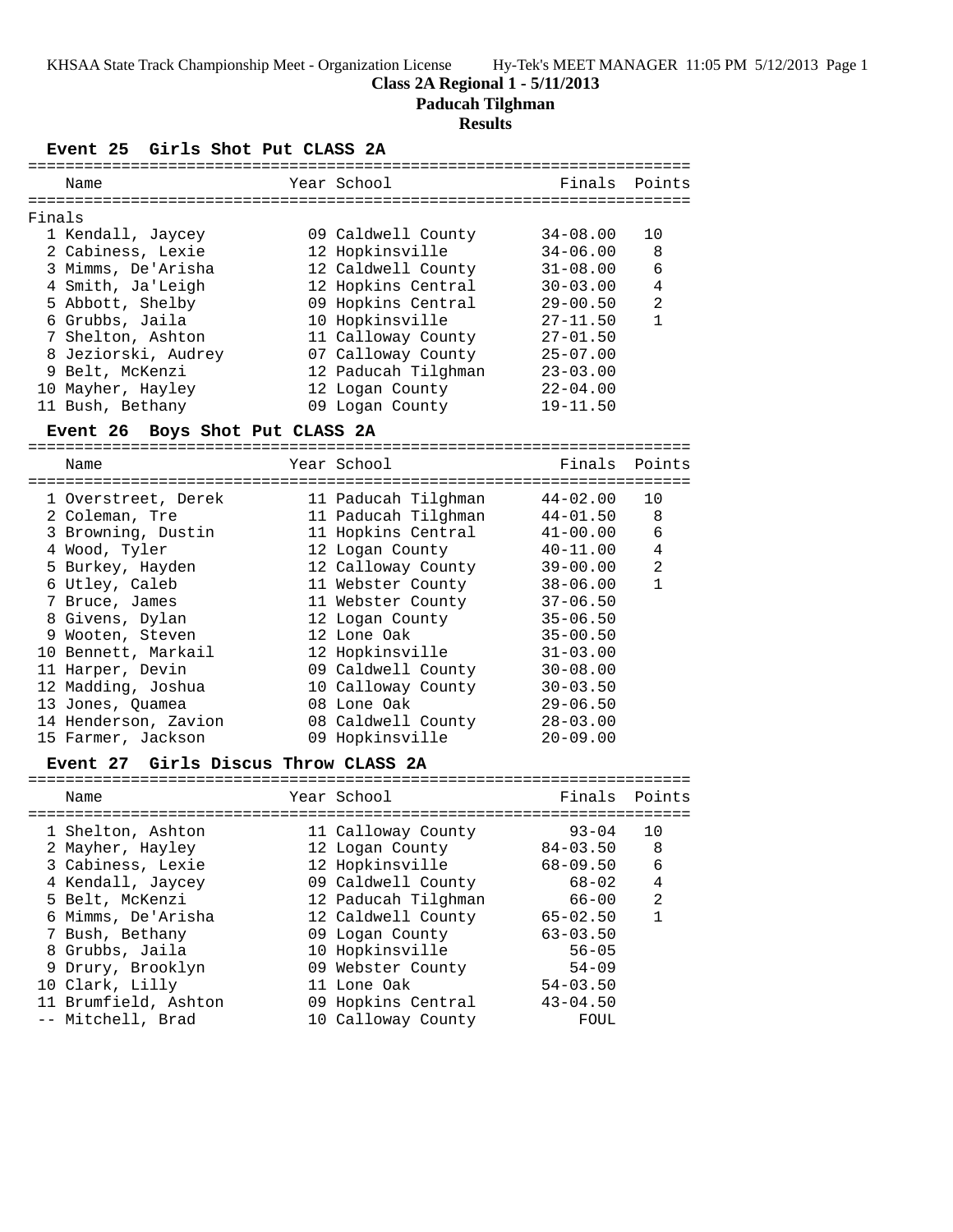# **Class 2A Regional 1 - 5/11/2013**

**Paducah Tilghman**

# **Results**

**Event 28 Boys Discus Throw CLASS 2A**

| ============================      |                     |              |                |
|-----------------------------------|---------------------|--------------|----------------|
| Name                              | Year School         | Finals       | Points         |
|                                   |                     |              |                |
| 1 Chisom, Jalom                   | 11 Paducah Tilghman | $156 - 09$   | 10             |
| 2 Wooten, Steven                  | 12 Lone Oak         | $118 - 03$   | 8              |
| 3 Browning, Dustin                | 11 Hopkins Central  | $117 - 02$   | 6              |
| 4 Scharbrough, Tyler              | 10 Paducah Tilghman | 116-06       | 4              |
| 5 Coursey, Aaron                  | 12 Logan County     | $116 - 05$   | $\overline{a}$ |
| 6 Ellerman, Alex                  | 12 Lone Oak         | $112 - 04$   | $\mathbf{1}$   |
|                                   |                     |              |                |
| 7 Franklin, Chris                 | 11 Hopkins Central  | $96 - 06$    |                |
| 8 Utley, Caleb                    | 11 Webster County   | $92 - 09$    |                |
| 9 Dowdy, Tyner                    | 12 Calloway County  | $85 - 00$    |                |
| 10 Tapp, Levi                     | 10 Webster County   | $83 - 04$    |                |
| 11 Burkey, Hayden                 | 12 Calloway County  | $79 - 01$    |                |
| 12 Miller, Tra-von                | 09 Hopkinsville     | $78 - 08$    |                |
| 13 Bennett, Markail               | 12 Hopkinsville     | $75 - 03$    |                |
| 14 Henderson, Zavion              | 08 Caldwell County  | $66 - 01$    |                |
| -- Wood, Tyler                    | 12 Logan County     | FOUL         |                |
|                                   |                     |              |                |
| Event 29 Girls Long Jump CLASS 2A |                     |              |                |
| Name                              | Year School         | Finals       | Points         |
|                                   |                     |              |                |
| 1 McNary, Darrian                 | 11 Webster County   | $15 - 05.50$ | 10             |
| 2 Thompson, Molly                 | 10 Paducah Tilghman | $14 - 00.50$ | 8              |
| 3 Mack, Shannon                   | 10 Trigg County     | $13 - 09.75$ | 6              |
| 4 Clark, Cali                     | 08 Caldwell County  | $13 - 09.25$ | 4              |
| 5 Allen-Woods, Keyonna            | 12 Paducah Tilghman | $13 - 08.50$ | 2              |
| 6 Latham, Ashley                  | 12 Lone Oak         | $13 - 02.50$ | $\mathbf{1}$   |
| 7 Mason, Brandy                   | 11 Union County     | $12 - 06.75$ |                |
| 8 Martin, Jasmine                 | 12 Logan County     | $11 - 01.50$ |                |
| 9 Barnett, Ashton                 | 09 Calloway County  | $10 - 06.50$ |                |
|                                   |                     |              |                |
| Event 30 Boys Long Jump CLASS 2A  |                     |              |                |
| Name                              | Year School         | Finals       | Points         |
|                                   |                     |              |                |
| 1 Foster, Jarrell                 | 11 Union County     | $21 - 03.50$ | 10             |
| 2 Elam, TJ                        | 12 Hopkinsville     | $20 - 09.00$ | 8              |
| 3 Spears, Michael                 | 10 Hopkinsville     | $20 - 01.50$ | 6              |
| 4 Waldon, Cason                   | 11 Paducah Tilghman | $19 - 05.00$ | 4              |
| 5 Rone, Justin                    | 12 Logan County     | $19 - 00.00$ | 2              |
| 6 Fleming, JaShaud                | 11 Union County     | $J19-00.00$  | 1              |
| 7 Jones, Jayven                   | 11 Trigg County     | $18 - 09.00$ |                |
|                                   |                     |              |                |
| 8 Orlowsiki, Gabe                 | 10 Paducah Tilghman | $17 - 01.00$ |                |
| 9 Idlette, Malik                  | 12 Calloway County  | $17 - 00.50$ |                |
| 10 Murt, Ryan                     | 12 Lone Oak         | $15 - 11.00$ |                |
| 11 Brandon, Russel                | 08 Caldwell County  | $15 - 00.00$ |                |
| 12 Corum, Tanner                  | 12 Webster County   | $14 - 11.00$ |                |
| 13 Duncan, Wesley                 | 12 Logan County     | $14 - 03.50$ |                |
| 14 White, Micheal                 | 12 Hopkins Central  | $14 - 02.00$ |                |
| 15 Matlock, Jarod                 | 10 Lone Oak         | $13 - 10.50$ |                |
| 16 Hale, Matthew                  | 10 Calloway County  | $13 - 03.00$ |                |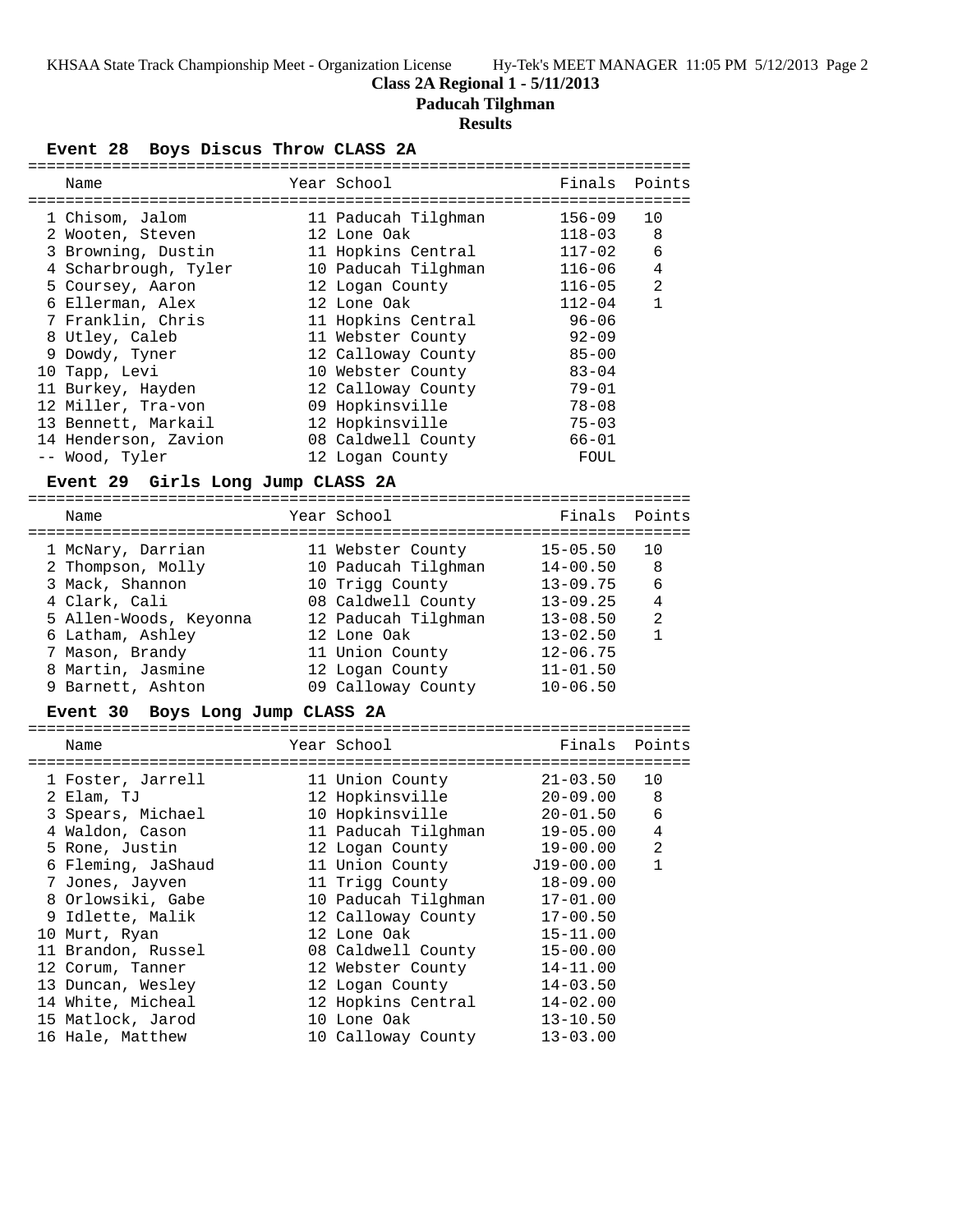KHSAA State Track Championship Meet - Organization License Hy-Tek's MEET MANAGER 11:05 PM 5/12/2013 Page 3

# **Class 2A Regional 1 - 5/11/2013**

**Paducah Tilghman**

# **Results**

#### **Event 31 Girls Triple Jump CLASS 2A**

| Name                               | Year School                                                                                                                                                                                                                                                                                                                                                                                                                                                                                                                                                                                                                                                                                                                                                                                                                                                                                                                                                                                    | Finals Points |                |
|------------------------------------|------------------------------------------------------------------------------------------------------------------------------------------------------------------------------------------------------------------------------------------------------------------------------------------------------------------------------------------------------------------------------------------------------------------------------------------------------------------------------------------------------------------------------------------------------------------------------------------------------------------------------------------------------------------------------------------------------------------------------------------------------------------------------------------------------------------------------------------------------------------------------------------------------------------------------------------------------------------------------------------------|---------------|----------------|
|                                    |                                                                                                                                                                                                                                                                                                                                                                                                                                                                                                                                                                                                                                                                                                                                                                                                                                                                                                                                                                                                |               |                |
| 1 Grubbs, Jalonna                  | 11 Hopkinsville                                                                                                                                                                                                                                                                                                                                                                                                                                                                                                                                                                                                                                                                                                                                                                                                                                                                                                                                                                                | $32 - 03.50$  | 10             |
| 2 Reed, Jarria                     | 09 Paducah Tilghman 31-08.00                                                                                                                                                                                                                                                                                                                                                                                                                                                                                                                                                                                                                                                                                                                                                                                                                                                                                                                                                                   |               | 8              |
| 3 Latham, Ashley                   |                                                                                                                                                                                                                                                                                                                                                                                                                                                                                                                                                                                                                                                                                                                                                                                                                                                                                                                                                                                                | $29 - 11.00$  | 6              |
| 4 Mack, Shannon                    |                                                                                                                                                                                                                                                                                                                                                                                                                                                                                                                                                                                                                                                                                                                                                                                                                                                                                                                                                                                                |               | $\overline{4}$ |
| 5 Clark, Cali                      |                                                                                                                                                                                                                                                                                                                                                                                                                                                                                                                                                                                                                                                                                                                                                                                                                                                                                                                                                                                                |               | 2              |
| 6 Barnett, Ashton                  |                                                                                                                                                                                                                                                                                                                                                                                                                                                                                                                                                                                                                                                                                                                                                                                                                                                                                                                                                                                                |               | 1              |
|                                    |                                                                                                                                                                                                                                                                                                                                                                                                                                                                                                                                                                                                                                                                                                                                                                                                                                                                                                                                                                                                |               |                |
| Event 32 Boys Triple Jump CLASS 2A |                                                                                                                                                                                                                                                                                                                                                                                                                                                                                                                                                                                                                                                                                                                                                                                                                                                                                                                                                                                                |               |                |
|                                    |                                                                                                                                                                                                                                                                                                                                                                                                                                                                                                                                                                                                                                                                                                                                                                                                                                                                                                                                                                                                |               |                |
| Name                               |                                                                                                                                                                                                                                                                                                                                                                                                                                                                                                                                                                                                                                                                                                                                                                                                                                                                                                                                                                                                |               |                |
|                                    |                                                                                                                                                                                                                                                                                                                                                                                                                                                                                                                                                                                                                                                                                                                                                                                                                                                                                                                                                                                                |               |                |
| 1 Elam, TJ                         |                                                                                                                                                                                                                                                                                                                                                                                                                                                                                                                                                                                                                                                                                                                                                                                                                                                                                                                                                                                                |               |                |
| 2 Foster, Jarrell                  |                                                                                                                                                                                                                                                                                                                                                                                                                                                                                                                                                                                                                                                                                                                                                                                                                                                                                                                                                                                                |               |                |
| 3 Jones, Jayven                    |                                                                                                                                                                                                                                                                                                                                                                                                                                                                                                                                                                                                                                                                                                                                                                                                                                                                                                                                                                                                |               |                |
| 4 Sydnor, Michael                  |                                                                                                                                                                                                                                                                                                                                                                                                                                                                                                                                                                                                                                                                                                                                                                                                                                                                                                                                                                                                |               |                |
| 5 Idlette, Malik                   |                                                                                                                                                                                                                                                                                                                                                                                                                                                                                                                                                                                                                                                                                                                                                                                                                                                                                                                                                                                                |               |                |
| 6 Ellerman, Alex                   |                                                                                                                                                                                                                                                                                                                                                                                                                                                                                                                                                                                                                                                                                                                                                                                                                                                                                                                                                                                                |               | $\mathbf{1}$   |
| 7 Smith, Devin                     |                                                                                                                                                                                                                                                                                                                                                                                                                                                                                                                                                                                                                                                                                                                                                                                                                                                                                                                                                                                                |               |                |
| 8 Ellison, Shawn                   |                                                                                                                                                                                                                                                                                                                                                                                                                                                                                                                                                                                                                                                                                                                                                                                                                                                                                                                                                                                                | $34 - 11.00$  |                |
| 9 Denson, Blake                    |                                                                                                                                                                                                                                                                                                                                                                                                                                                                                                                                                                                                                                                                                                                                                                                                                                                                                                                                                                                                |               |                |
| 10 Daugherty, Robert               |                                                                                                                                                                                                                                                                                                                                                                                                                                                                                                                                                                                                                                                                                                                                                                                                                                                                                                                                                                                                | $31 - 01.50$  |                |
| 11 Matlock, Jarod                  |                                                                                                                                                                                                                                                                                                                                                                                                                                                                                                                                                                                                                                                                                                                                                                                                                                                                                                                                                                                                | $29 - 01.00$  |                |
| 12 Hale, Matthew                   |                                                                                                                                                                                                                                                                                                                                                                                                                                                                                                                                                                                                                                                                                                                                                                                                                                                                                                                                                                                                | $28 - 11.00$  |                |
|                                    |                                                                                                                                                                                                                                                                                                                                                                                                                                                                                                                                                                                                                                                                                                                                                                                                                                                                                                                                                                                                |               |                |
|                                    |                                                                                                                                                                                                                                                                                                                                                                                                                                                                                                                                                                                                                                                                                                                                                                                                                                                                                                                                                                                                |               |                |
| Event 33 Girls High Jump CLASS 2A  |                                                                                                                                                                                                                                                                                                                                                                                                                                                                                                                                                                                                                                                                                                                                                                                                                                                                                                                                                                                                |               |                |
|                                    |                                                                                                                                                                                                                                                                                                                                                                                                                                                                                                                                                                                                                                                                                                                                                                                                                                                                                                                                                                                                |               |                |
| Name                               |                                                                                                                                                                                                                                                                                                                                                                                                                                                                                                                                                                                                                                                                                                                                                                                                                                                                                                                                                                                                |               |                |
|                                    |                                                                                                                                                                                                                                                                                                                                                                                                                                                                                                                                                                                                                                                                                                                                                                                                                                                                                                                                                                                                |               |                |
| 1 Lowe, Lily                       |                                                                                                                                                                                                                                                                                                                                                                                                                                                                                                                                                                                                                                                                                                                                                                                                                                                                                                                                                                                                |               |                |
|                                    |                                                                                                                                                                                                                                                                                                                                                                                                                                                                                                                                                                                                                                                                                                                                                                                                                                                                                                                                                                                                |               |                |
|                                    |                                                                                                                                                                                                                                                                                                                                                                                                                                                                                                                                                                                                                                                                                                                                                                                                                                                                                                                                                                                                |               | - 6            |
|                                    |                                                                                                                                                                                                                                                                                                                                                                                                                                                                                                                                                                                                                                                                                                                                                                                                                                                                                                                                                                                                |               |                |
| Event 34 Boys High Jump CLASS 2A   |                                                                                                                                                                                                                                                                                                                                                                                                                                                                                                                                                                                                                                                                                                                                                                                                                                                                                                                                                                                                |               |                |
|                                    |                                                                                                                                                                                                                                                                                                                                                                                                                                                                                                                                                                                                                                                                                                                                                                                                                                                                                                                                                                                                |               |                |
| Name                               |                                                                                                                                                                                                                                                                                                                                                                                                                                                                                                                                                                                                                                                                                                                                                                                                                                                                                                                                                                                                | Finals        |                |
|                                    |                                                                                                                                                                                                                                                                                                                                                                                                                                                                                                                                                                                                                                                                                                                                                                                                                                                                                                                                                                                                |               |                |
|                                    |                                                                                                                                                                                                                                                                                                                                                                                                                                                                                                                                                                                                                                                                                                                                                                                                                                                                                                                                                                                                |               | 10             |
| 1 Campbell, Chris<br>2 Elam, TJ    |                                                                                                                                                                                                                                                                                                                                                                                                                                                                                                                                                                                                                                                                                                                                                                                                                                                                                                                                                                                                | $5 - 10.00$   | 8 <sup>8</sup> |
| 3 Rone, Justin                     |                                                                                                                                                                                                                                                                                                                                                                                                                                                                                                                                                                                                                                                                                                                                                                                                                                                                                                                                                                                                |               |                |
| 4 Spears, Michael                  |                                                                                                                                                                                                                                                                                                                                                                                                                                                                                                                                                                                                                                                                                                                                                                                                                                                                                                                                                                                                | $5 - 06.00$   | 4              |
| 5 Ellison, Shawn                   |                                                                                                                                                                                                                                                                                                                                                                                                                                                                                                                                                                                                                                                                                                                                                                                                                                                                                                                                                                                                | $5 - 00.00$   | 2              |
| 6 Brandon, Russel                  |                                                                                                                                                                                                                                                                                                                                                                                                                                                                                                                                                                                                                                                                                                                                                                                                                                                                                                                                                                                                | $4 - 08.00$   | 1              |
| -- Smith, Devin                    |                                                                                                                                                                                                                                                                                                                                                                                                                                                                                                                                                                                                                                                                                                                                                                                                                                                                                                                                                                                                | ΝH            |                |
|                                    |                                                                                                                                                                                                                                                                                                                                                                                                                                                                                                                                                                                                                                                                                                                                                                                                                                                                                                                                                                                                |               |                |
| Event 35 Girls Pole Vault CLASS 2A | 12 Lone Oak<br>10 Trigg County<br>28-10.50<br>27-03.75<br>08 Caldwell County<br>09 Calloway County 25-07.00<br>Year School<br>Finals Points<br>12 Hopkinsville<br>43-03.00<br>10<br>11 Union County 43-01.50<br>8<br>11 Trigg County 39-07.50<br>6<br>$\overline{4}$<br>11 Logan County<br>$38 - 08.50$<br>12 Calloway County<br>12 Lone Oak<br>$\overline{a}$<br>$36 - 01.50$<br>$35 - 04.50$<br>09 Logan County<br>$34 - 11.50$<br>10 Union County<br>11 Paducah Tilghman 34-09.00<br>10 Webster County<br>10 Lone Oak<br>10 Calloway County<br>Year School<br>Finals Points<br>09 Calloway County 5-02.00 10<br>3 Smith, Dominique 11 Union County 4-04.00<br>4 Allen-Woods, Keyonna 12 Paducah Tilghman J4-04.00<br>4<br>Year School<br>Points<br>12 Hopkins Central 6-00.00<br>12 Hopkinsville<br>12 Logan County 5-08.00 6<br>10 Hopkinsville<br>10 Union County<br>08 Caldwell County<br>09 Logan County<br>Year School<br>Finals<br>Points<br>10 Paducah Tilghman<br>$6 - 00.00$<br>10 |               |                |
| Name                               |                                                                                                                                                                                                                                                                                                                                                                                                                                                                                                                                                                                                                                                                                                                                                                                                                                                                                                                                                                                                |               |                |
| 1 Thompson, Molly                  |                                                                                                                                                                                                                                                                                                                                                                                                                                                                                                                                                                                                                                                                                                                                                                                                                                                                                                                                                                                                |               |                |